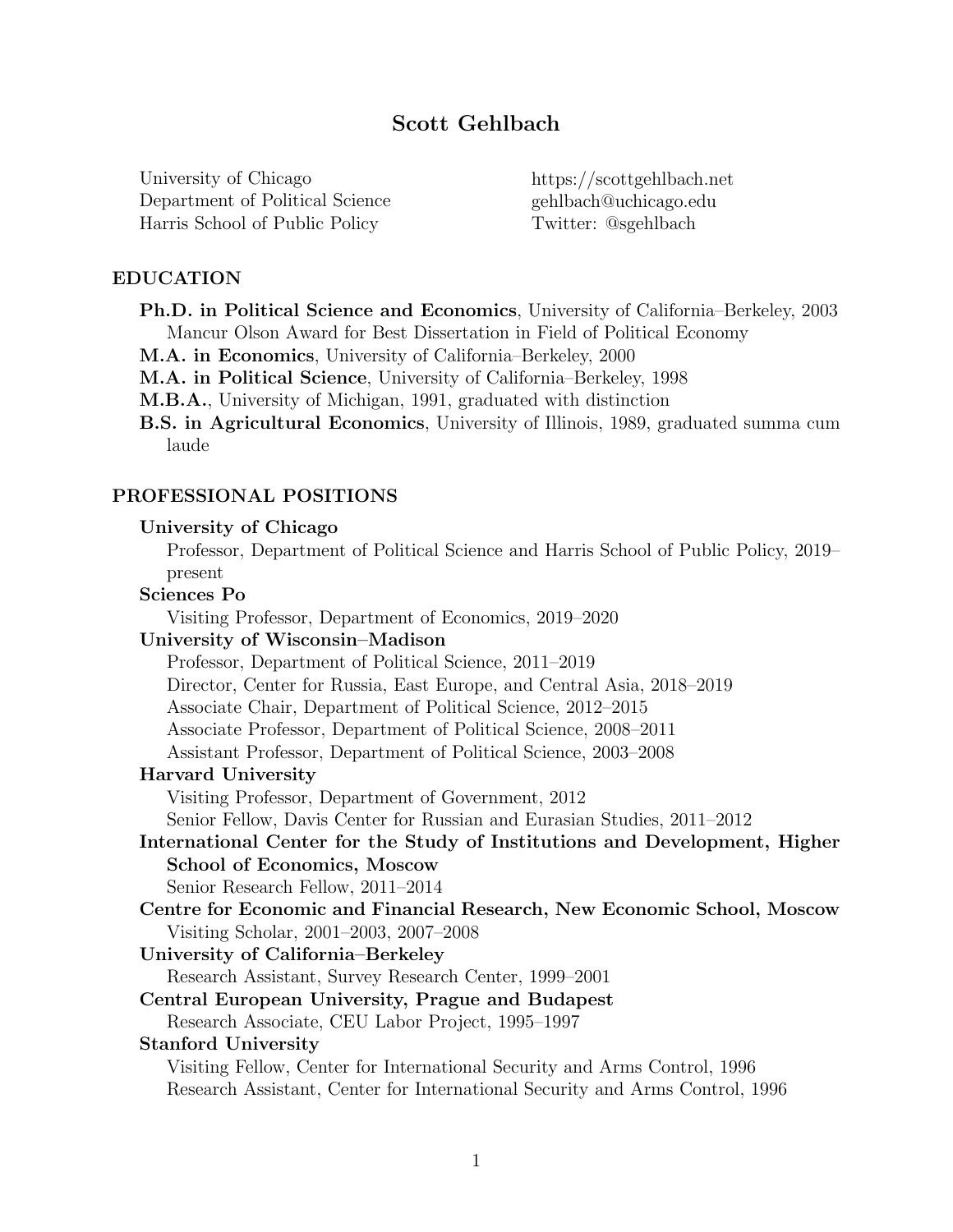Institute of Sociology, Academy of Sciences–Czech Republic Visiting Scholar, 1995–1996

Central Europe Institute, Prague Senior Consultant, 1994–1995

Office of Congressman Thomas W. Ewing, Washington, D.C. Legislative Assistant, 1992–1994

## HONORS AND FELLOWSHIPS

Michael Wallerstein Award for best paper published in political economy European Politics and Society Best Article Award, honorable mention Vilas Faculty Mid-Career Investigator Award *Comparative Political Studies* Editorial Board Best Paper Award European Politics and Society Best Article Award QJPS Referee Hall of Fame, 2005–2014 Kellett Mid-Career Faculty Researcher Award, Office of the Vice Chancellor for Research and Graduate Education, UW Madison Abram Bergson Prize for best paper published in *Comparative Economic Studies* H. I. Romnes Faculty Fellowship, Graduate School, UW Madison AAASS Davis Center Book Prize for Political and Social Studies, honorable mention Lyons Family Faculty Fellowship, College of Letters and Science, UW Madison Fulbright-Hays Faculty Research Abroad Fellowship Fulbright Scholarship (declined) IREX Individual Advanced Research Opportunities Fellowship (declined) SSRC Eurasia Program Postdoctoral Research Fellowship Mancur Olson Award for Best Dissertation in Field of Political Economy Fulbright-Hays Doctoral Dissertation Research Abroad Fellowship SSRC International Dissertation Research Fellowship IREX Individual Advanced Research Opportunities Fellowship Peter H. Odegard Memorial Award in Political Science National Science Foundation (NSF) Graduate Research Fellowship Foreign Language and Area Studies (FLAS) Fellowship Phi Kappa Phi, Mortar Board, and Senior 100 undergraduate honorary organizations

## ACADEMIC PUBLICATIONS

## *Books*

- [Under contract] *Formal Models of Domestic Politics: Second Edition.* Cambridge University Press (Analytical Methods for Social Research).
- *Reform and Rebellion in Weak States.* 2019. With Evgeny Finkel. Cambridge University Press (Cambridge Elements in Political Economy). Forthcoming.
- *Formal Models of Domestic Politics.* 2013. Cambridge University Press (Analytical Methods for Social Research).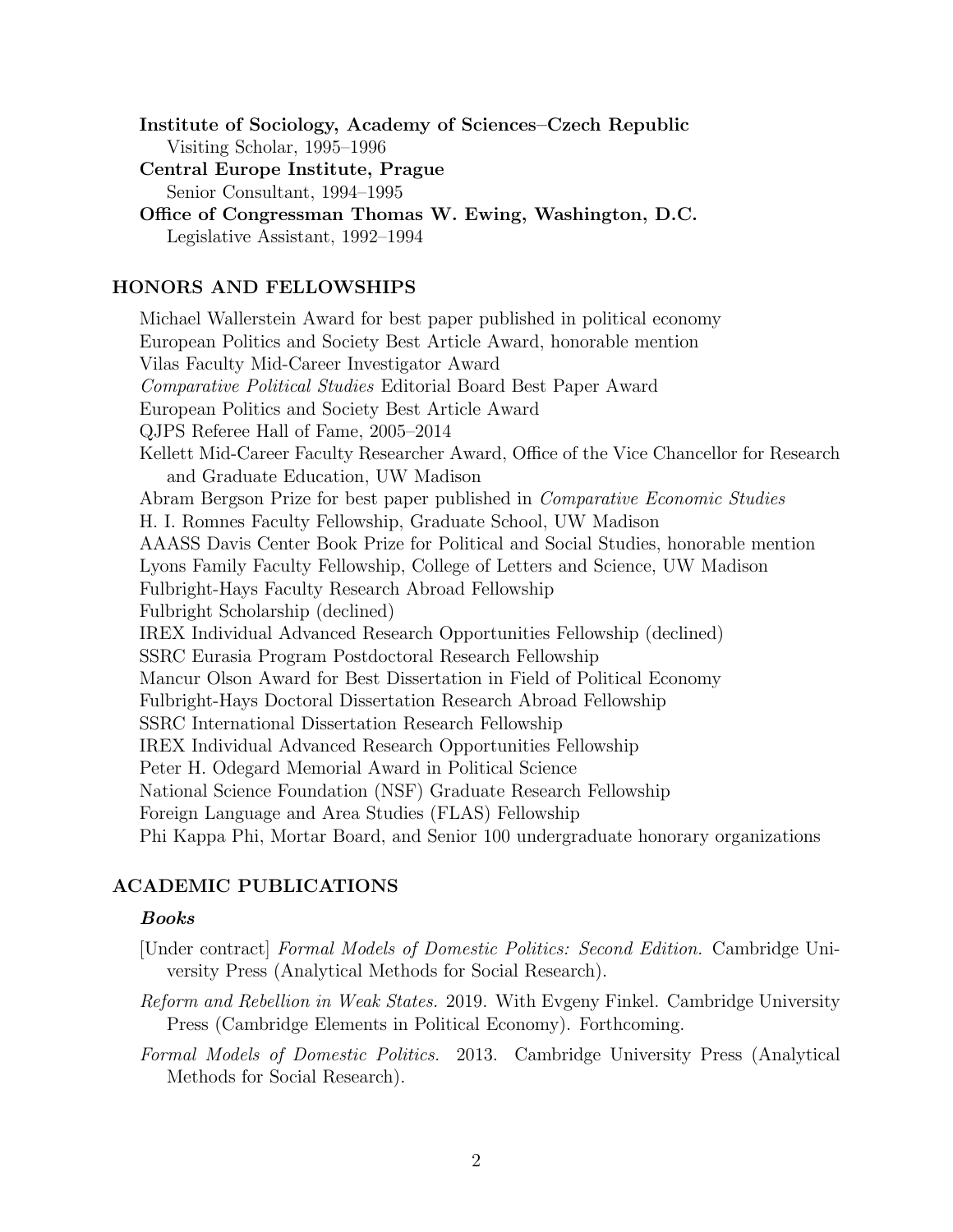*Representation Through Taxation: Revenue, Politics, and Development in Postcommunist States.* 2008. Cambridge University Press (Cambridge Studies in Comparative Politics). AAASS Davis Center Book Prize for Political and Social Studies, honorable mention. Based on Ph.D. dissertation, Mancur Olson Award for best dissertation in political economy.

## *Articles*

- "Collective Action and Representation in Autocracies: Evidence from Russia's Great Reforms." 2018. With Paul Castañeda Dower, Evgeny Finkel, and Steven Nafziger. *American Political Science Review*. 112(1):125–147. Michael Wallerstein Award for best article in political economy. European Politics and Society Best Article Award, honorable mention.
	- $\rightarrow$  Related: "Democratization as a Continuous Choice: A Comment on Acemoglu and Robinson's Correction to 'Why Did the West Extend the Franchise?' " 2019. With Paul Castan<sup>d</sup>eda Dower, Evgeny Finkel, and Steven Nafziger. *Journal of Politics.* Forthcoming.
- "Formal Models of Nondemocratic Politics." 2016. With Konstantin Sonin and Milan Svolik. *Annual Review of Political Science.* 19:565–84.
- "The Productivity Consequences of Political Turnover: Firm-Level Evidence from Ukraine's Orange Revolution." 2015. With John S. Earle. *American Journal of Political Science.* 59(3):708–723.
- "Does Reform Prevent Rebellion? Evidence from Russia's Emancipation of the Serfs." 2015. With Evgeny Finkel and Tricia Olsen. *Comparative Political Studies*. 48(8):984– 1019. European Politics and Society Best Article Award. *Comparative Political Studies* Editorial Board Best Paper Award.
- "Electoral Manipulation as Bureaucratic Control." 2015. With Alberto Simpser. *American Journal of Political Science.* 59(1):212–224.
- "Government Control of the Media." 2014. With Konstantin Sonin. *Journal of Public Economics.* 118:163–171.
- "Private Investment and the Institutionalization of Collective Action in Autocracies: Ruling Parties and Legislatures." 2012. With Philip Keefer. *Journal of Politics.* 74(2):621–635.
- "Investment Without Democracy: Ruling-Party Institutionalization and Credible Commitment in Autocracies." 2011. With Philip Keefer. *Journal of Comparative Economics.* 39(2):123–139. Lead article.

"Did Postcommunist Privatization Increase Mortality?" With John S. Earle.

- → Summary published as "Did Mass Privatisation *Really* Increase Post-Communist Mortality?" 2010. *Lancet*. 375(9712):372.
- → Full paper published in *Comparative Economic Studies*. 2011. 53(2):239–260. Abram Bergson Prize for best paper published in *Comparative Economic Studies* in the previous two years.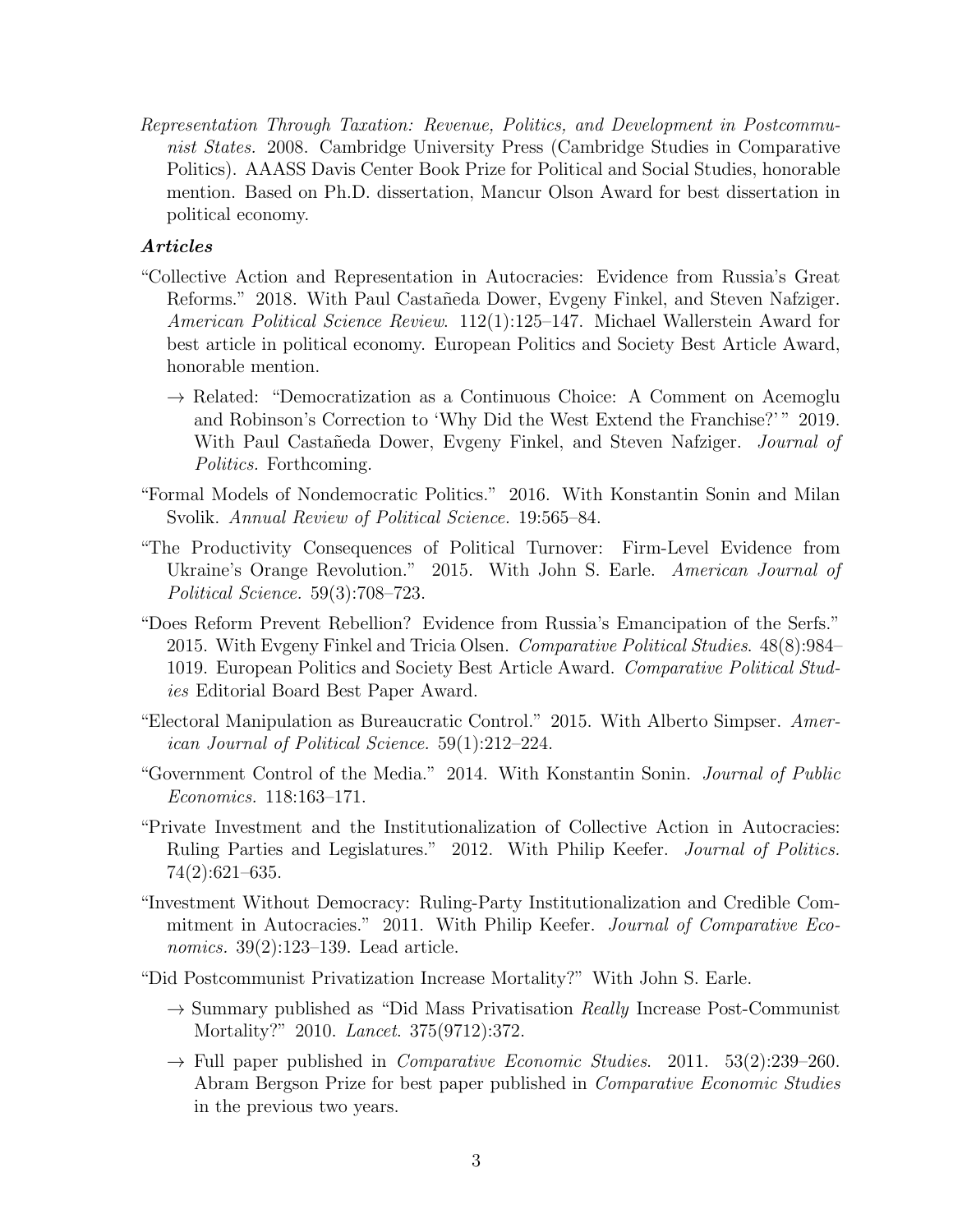- "The Contribution of Veto Players to Economic Reform." 2010. With Edmund J. Malesky. *Journal of Politics*. 72(4):957-975.
- "Businessman Candidates." 2010. With Konstantin Sonin and Ekaterina Zhuravskaya. *American Journal of Political Science*. 54(3):718–736.
- "Helping Hand or Grabbing Hand? State Bureaucracy and Privatization Effectiveness." 2009. With J. David Brown and John S. Earle. *American Political Science Review*. 103(2):264–283.
- "Electoral Institutions and the National Provision of Local Public Goods." 2007. *Quarterly Journal of Political Science*. 2(1):5–25. Lead article.
- "Revenue Traps." 2007. *Economics and Politics*. 19(1):73–96.
- "A Formal Model of Exit and Voice." 2006. *Rationality and Society*. 18(4):395–418. Lead article.
- "The Consequences of Collective Action: An Incomplete-Contracts Approach." 2006. *American Journal of Political Science*. 50(3):802–823.
- "A Spoonful of Sugar: Privatization and Popular Support for Reform in the Czech Republic." 2003. With John S. Earle. *Economics and Politics*. 15(1):1–32. Lead article.

#### *Shorter Papers*

- "(Good) Land and Freedom (for Former Serfs): Determinants of Peasant Unrest in European Russia, March–October 1917." 2017. With Evgeny Finkel and Dmitrii Kofanov. *Slavic Review*. 76(3):710–721.
- "Is Putin's Popularity Real?" 2016. With Timothy Frye, Kyle L. Marquardt, and Ora John Reuter. *Post-Soviet A*ff*airs*. 2017. 33(1):1–15. Lead article.
- "Cooperating With the State: Evidence from Survey Experiments on Policing." 2016. With Noah Buckley, Timothy Frye, and Lauren McCarthy. *Journal of Experimental Political Science.* 3(2):124–139.
- "Reflections on Putin and the Media." 2010. *Post-Soviet A*ff*airs*. 26(1):77–87.
- "What is a Big Bureaucracy? Reflections on *Rebuilding Leviathan* and *Runaway State-Building*." 2008. *Czech Sociological Review*. 44(6):1189–1197.
- "Shifting Electoral Geography in Russia's 1991 and 1996 Presidential Elections." 2000. *Post-Soviet Geography and Economics*. 41(5):379–387.

#### *Book Chapters*

- "What is Next for the Study of Nondemocracy?" 2018. In *The Research Agenda in New Institutional Economics* (Claude Ménard and Mary Shirley, eds.). Northampton and Cheltenham: Edward Elgar.
- "The Grand Experiment That Wasn't? New Institutional Economics and the Postcommunist Experience." 2014. With Edmund J. Malesky. In *Institutions, Property Rights and Economic Growth: The Legacy of Douglass North* (Sebastian Galiani and Itai Sened, eds.). New York: Cambridge University Press.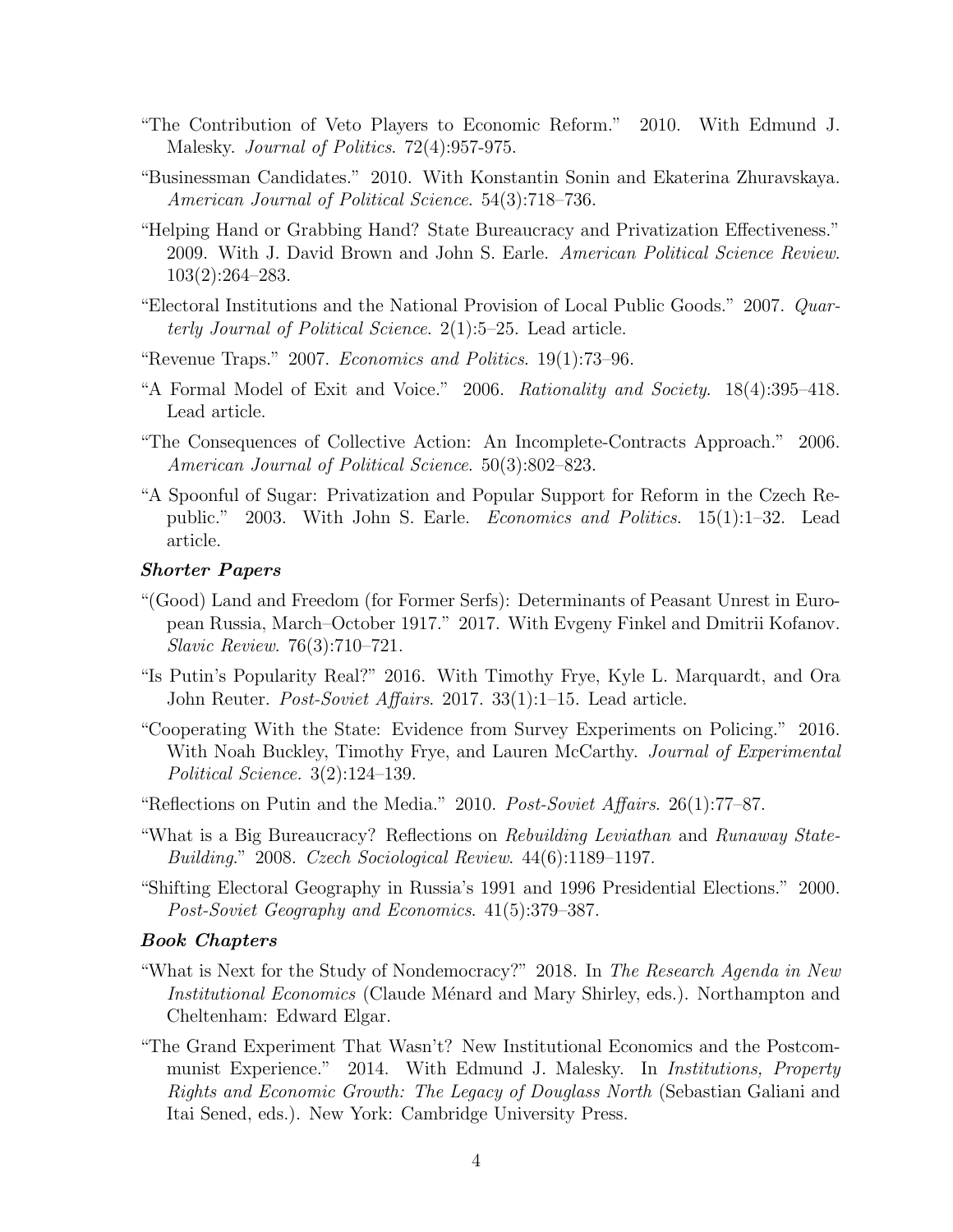"Privatization." 2013. With John S. Earle and J. David Brown. In *The Oxford Handbook of the Russian Economy* (Michael Alexeev and Shlomo Weber, eds.). Oxford: Oxford University Press.

## *Reviews and Commentary*

- "Taxes and Citizenship, 1850s–1920s [Review of Yanni Kotsonis, *States of Obligation: Taxes and Citizenship in the Russian Empire and Early Soviet Republic*]." 2016. *Kritika*. 17(3):698–701.
- "The Fallacy of Multiple Methods." 2015. *Comparative Politics Newsletter*. 25(2):11–12.
- "Review of Venelin I. Ganev, *Preying on the State: The Transformation of Bulgaria after 1989*." 2009. *Perspectives on Politics*. 7(2):425-426.
- "Review of Yi Feng, *Democracy, Governance, and Performance: Theory and Evidence*." 2004. *Economics of Transition*. 12(3):587–589.

## INVITED TALKS

NYU Abu Dhabi, Department of Political Science, 2020 Hebrew University, Applied Microeconomics Workshop, 2020 Stockholm School of Economics, Conference on "The Long Shadow of Transition," 2019 King's Russia Institute, King's College London, 2019 University of Warwick, Department of Economics, 2019 London School of Economics, Department of Government, 2019 Sciences Po, Department of Economics, 2019 Aix-Marseille School of Economics, 2019 University of Chicago Center in Paris, Book Manuscript Workshop (Monika Nalepa), 2019 Pennsylvania State University, Russian Economic History Workshop, 2019 New York University, Political Economy Seminar, 2019 Duke University, Department of Political Science, 2019 European University at St. Petersburg, PONARS Workshop on Modernization, 2019 University of Minnesota, Comparative Politics Colloquium, 2019 National Taiwan University, Webinar in Fake News and Election Meddling, 2019 University of Colorado, Department of Political Science, 2018 Middlebury College, Department of Economics, 2018 University of Chicago, Department of Political Science, 2018 University of Virginia, Book Manuscript Workshop (Anne Meng), 2018 Cornell University, Department of Government, 2018 University of Chicago, Political Economy Workshop, 2018 University of Virginia, Lansing B. Lee, Jr. Seminar in Global Politics, 2017 George Washington University, PONARS Annual Conference, 2017 University of Iowa, Grand Rounds, Department of Medicine, 2017 Williams College, Department of Economics, 2017 Indiana University, Workshop on the Political Economy of Contemporary Autocracy, 2017 University of Michigan, Political Economy Workshop, 2017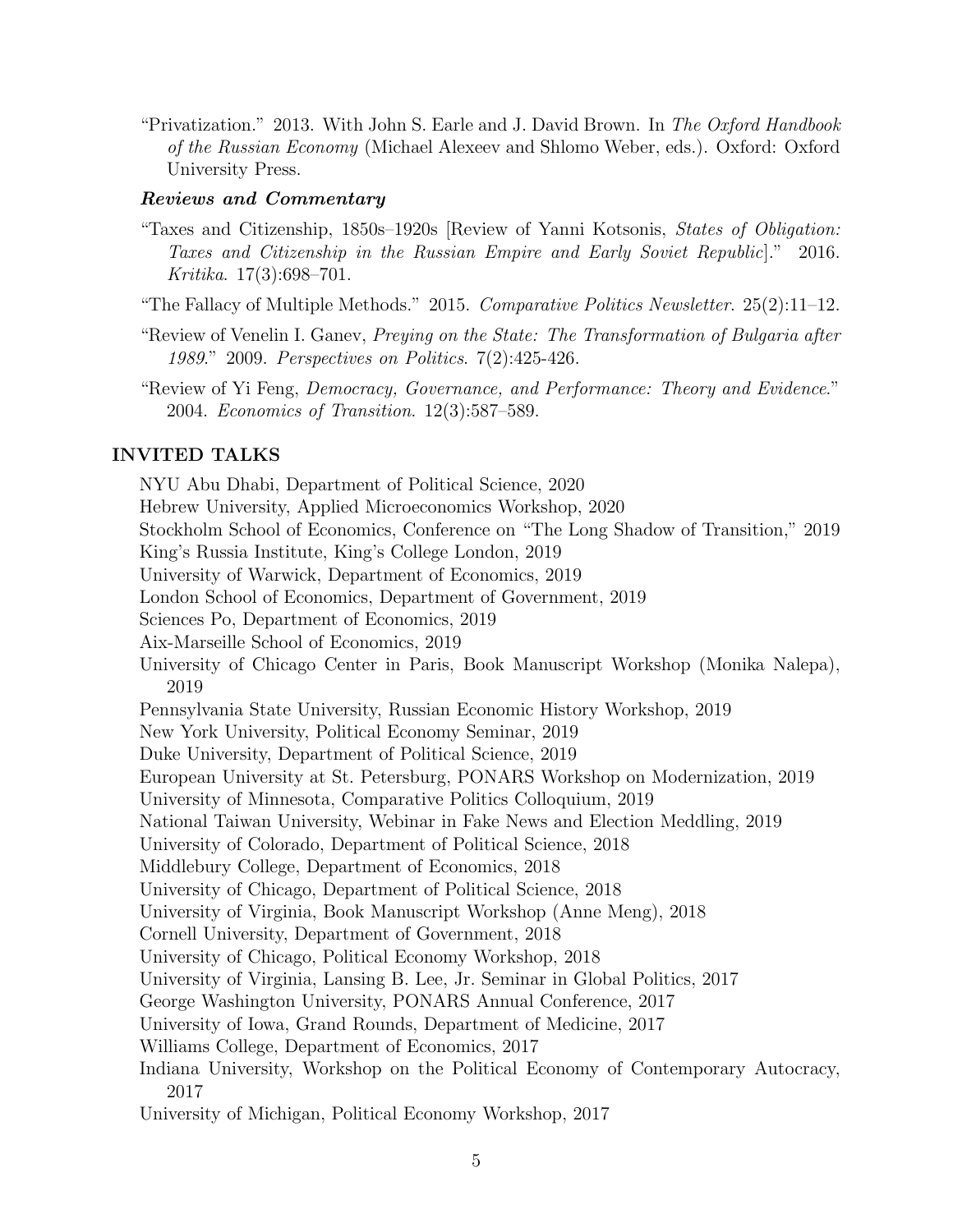Texas A&M, Political Behavior and Political Institutions Seminar, 2017 Harvard University, Political Institutions and Economic Policy Conference, 2016 UCSD, Workshop on The Evolution of Communist Political Systems, 2016 LSE-NYU Conference on Political Science and Political Economy, London, 2016 Ronald Coase Institute Workshop on Institutional Analysis, Tallinn, 2016 University of Rochester, Wallis Seminar on Political Economy, 2016 University of Washington, Severyns-Ravenholt Seminar in Comparative Politics, 2016 Yale University, Comparative Politics Workshop, 2016 George Washington University, PONARS Policy Conference, 2015 Ronald Coase Institute Workshop on Institutional Analysis, Hong Kong, 2015 VoxUkraine/Journal of Comparative Economics Conference on Ukraine, Kyiv, 2015 UC Berkeley, Comparative Politics Colloquium, 2015 Pennsylvania State University, Political Science Speaker Series, 2015 Columbia University, Comparative Politics Seminar, 2015 University of Pennsylvania, Comparative Politics Seminar, 2014 Emory University, Political Institutions and Methodology Working Group, 2014 Washington University, Conference on Formal Theory and Comparative Politics, 2014 UC Berkeley, Book Manuscript Workshop (Peter Lorentzen), 2014 George Washington University, PONARS Workshop on Political Economy of Russia and Eurasia, 2014 Duke University, Workshop on Political Accountability, 2014 UW Madison, Applied Economics Workshop, 2014 Northwestern University, Book Manuscript Workshop (Jordan Gans-Morse), 2014 Harvard University, Political Institutions and Economic Policy Conference, 2013 Yale University, Conference on Russian, Soviet, and Post-Soviet Economic History, 2013 Cornell University, Department of Government Seminar, 2013 University of Houston, Workshop on Political Economy of the Rule of Law, 2013 Kellogg School of Management, Political Economy Seminar, 2013 University of Chicago, Political Economy Workshop, 2013 Center for Advanced Study in the Social Sciences, Juan March Institute, Madrid, 2013 Emory University, Workshop on Elections and Political Order, 2012 Uppsala Centre for Russian and Eurasian Studies, Uppsala University, Book Manuscript Workshop (Grigore Pop-Eleches and Joshua Tucker), 2012 Weatherhead Center for International Affairs, Harvard University, Book Manuscript Workshop (Stanislav Markus), 2012 Higher School of Economics, Moscow, 2012 New Economic School/CEFIR, 2012 Davis Center for Russian and Eurasian Studies, Harvard University, 2012 Harvard-MIT Positive Political Economy Seminar, 2012 Yale University, Leitner Political Economy Workshop, 2011 Princeton University, Political Economy Workshop, 2011 University of Chicago, Conference on Authoritarian Constitutions, 2011 Davis Center for Russian and Eurasian Studies, Harvard University, 2011 Higher School of Economics, Moscow, 2011 Columbia University, Columbia Center for the Study of Development Strategies, 2011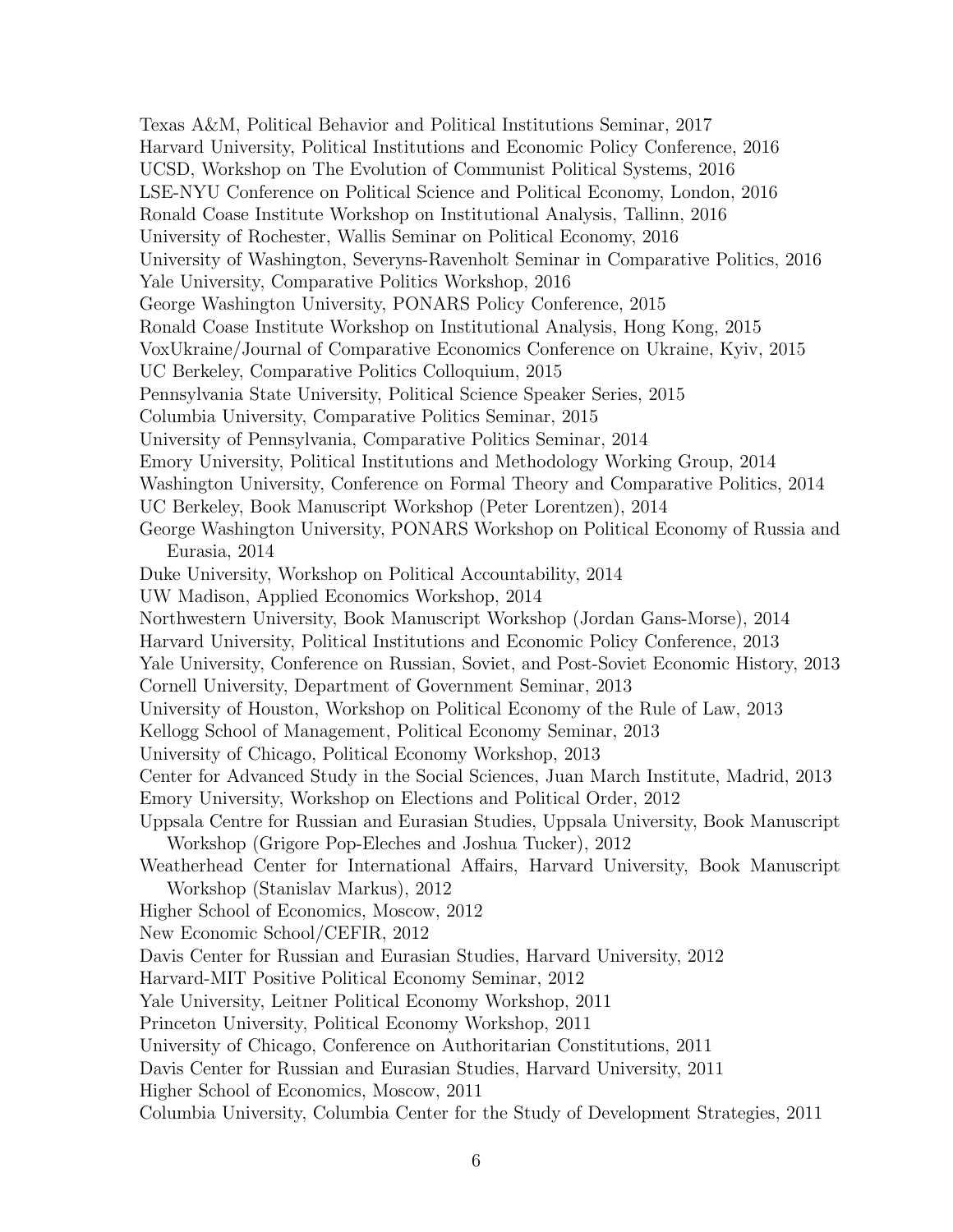UC Berkeley, Workshop on Endogenous Institutions and Conflict, 2011 University of Illinois, Comparative Politics Workshop, 2011 Ronald Coase Institute Workshop on Institutional Analysis, Shanghai, 2010 Tsinghua University, Beijing, 2010 APSA Conference on "Appraising Media Indicators," University of Pennsylvania, 2010 Conference on "The Legacy and Work of Douglass C. North," Center for New Institutional Social Sciences, Washington University, 2010 University of Michigan, Comparative Politics Workshop, 2010 University at Buffalo, Book Manuscript Workshop (Dinissa Duvanova), 2010 University of Chicago, Political Economy Workshop, 2010 Columbia University, Comparative Politics Seminar, 2010 Stanford University, Conference on "Better Governance for Better Health," 2010 George Mason University, Public Choice Seminar, 2010 UCLA, Workshop on Well-Being in New Democracies, 2010 APSA Conference on "Democracy Audits and Governmental Indicators," Berkeley, 2009 Hitotsubashi University, Institute of Economic Research, 2009 Ronald Coase Institute Workshop on Institutional Analysis, Bratislava, 2009 Harvard University, Center for International Development, 2009 Weatherhead Center, Harvard University, Conference on "Conceptualizing and Measuring Legitimacy for Comparative and Cross-National Analyses," 2009 UW Madison, Development Economics Workshop, 2008 University of Rochester, Wallis Seminar on Political Economy, 2008 Moscow Carnegie Center, 2008 Conference on "Frontiers of Political Economics," Moscow, 2008 University of Chicago, Comparative Politics Workshop, 2008 UC Berkeley, Institutions and Positive Political Theory Seminar, 2008 Rice University, Political Science Department Seminar, 2008 Washington University, Political Economy Seminar, 2008 Ronald Coase Institute Workshop on Institutional Analysis, Singapore, 2008 Higher School of Economics, Moscow, 2007 Harvard-MIT Positive Political Economy Seminar, 2007 Davis Center for Russian and Eurasian Studies, Harvard University, 2007 Yale University, Leitner Political Economy Workshop, 2007 New Economic School/CEFIR, 2007 EERC Workshop on the New Political Economics, Kiev, 2007 Ronald Coase Institute Workshop on Institutional Analysis, Reykjavik, 2007 UCSD, Political Economy of Development Seminar Series, 2007 Middlebury College, Christian A. Johnson Visiting Lecturer Series, 2007 Ronald Coase Institute Workshop on Institutional Analysis, Boulder, 2006 Duke University, Workshop on Post-Communist Political Economy and Democratic Politics, 2006 Ohio State University, Mershon Center for International Security Studies, 2004 UW Madison, Economic Theory Workshop, 2003 New Economic School/CEFIR, 2003 Stockholm School of Economics, 2002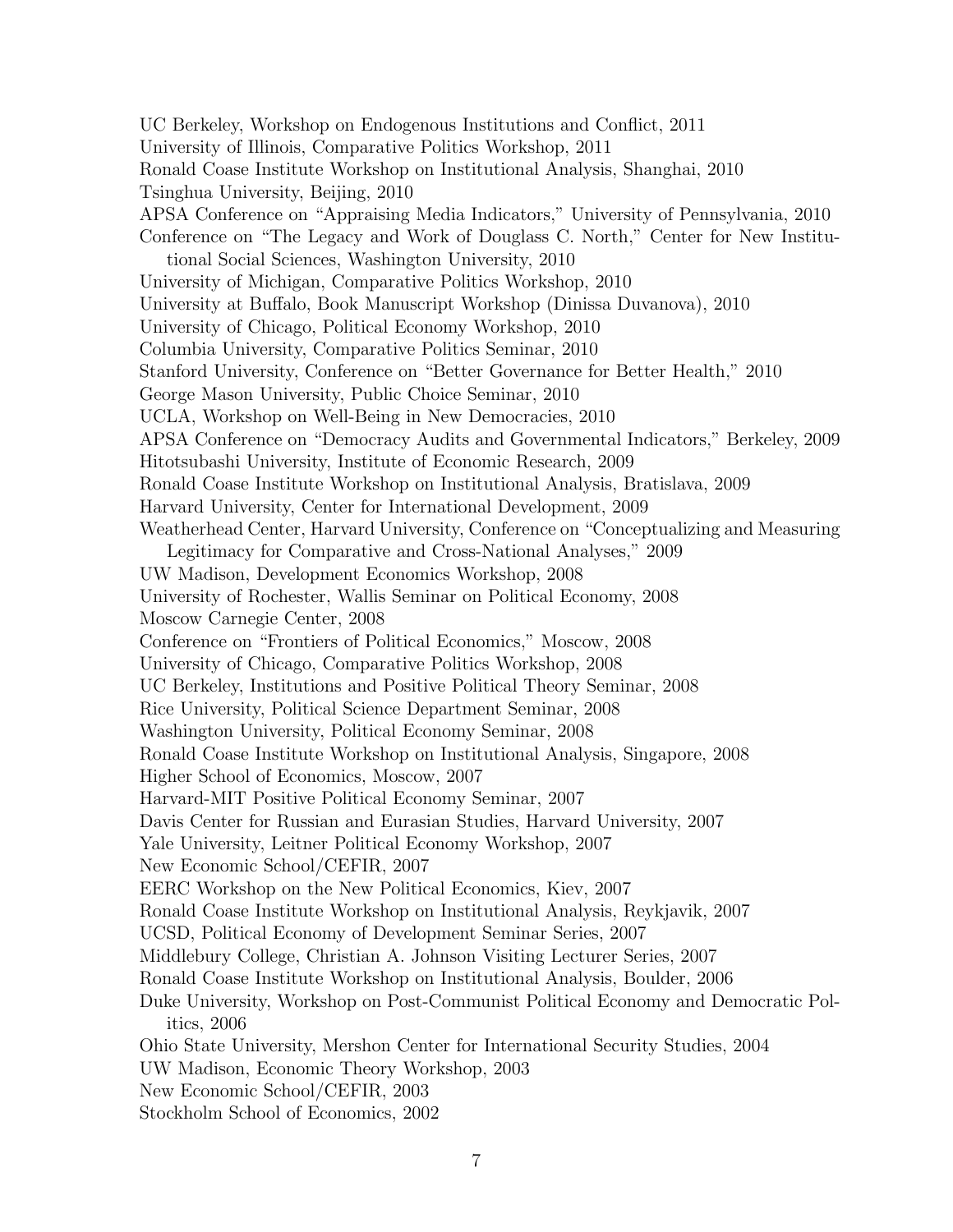Collegium Budapest, Project on Honesty and Trust, 2002

#### OTHER PUBLICATIONS

## *Articles and Op-Ed Columns (see also blog at scottgehlbach.net)*

- "Trump Helps Putin—and All Dictators—When He Calls U.S. Elections 'Rigged.'" 2016. The Monkey Cage [*Washington Post*]. October 26.
- "What Does Boris Nemtsov's Murder Mean for Russia?" 2015. The Monkey Cage [*Washington Post*]. March 2.
- "What Can We Learn about the Electoral Behavior of Non-citizens from a Survey Designed to Learn about Citizens?" 2014. With John Ahlquist. The Monkey Cage [*Washington Post*]. October 28.
- "A Way Forward for Ukraine." 2014. With Roger Myerson and Tymofiy Mylovanov. *New York Times*. March 19.
- "Why Do Leaders Manipulate (or not) Elections? Revisiting the 2013 Moscow Mayoral Elections." 2013. The Monkey Cage [*Washington Post*]. October 2.
- "A Modest Proposal to Improve the Peer Review Process." 2013. The Monkey Cage. August 27.
- "More on that Suspicious Russian Election." 2012. The Monkey Cage. April 12.
- "Electoral Fraud in Russia: Report from the Russian Blogosphere." 2012. The Monkey Cage. January 27.
- "Mif o biorokratii. Nevernaia problema, oshibochnoe reshenie [The Myth About Bureaucracy. Wrong Problem, Mistaken Solution]." 2011. With John S. Earle. *Vedomosti*. February 17.
- "Bigger Bureaucracy Can Be Better." 2011. With John S. Earle. *Moscow Times*, January 25; *St. Petersburg Times*, January 26.
- "Knowing Who But Not Why." 2007. With Konstantin Sonin. *Moscow Times*, September 13; *St. Petersburg Times*, September 14. Published in translation in *Obiectiv de Suceava*, Suceava, Romania, September 14; *La Vanguardia*, Spain, September 14.
- "Business-State Contract Lacks Credibility." 2003. *Moscow Times*. August 6.
- "Owners and Winners in Eastern Europe." 1996. With John S. Earle. Translated and published in the following newspapers: *Delo*, Ljubljana, Slovenia, October 19; *Bulgarski Business*, Sofia, Bulgaria, November 14; *Romania Libera*, Bucharest, Romania, November 29; *Rzeczpospolita*, Warsaw, Poland; *Logos Press*, Chisinau, Moldova.
- "Vouchers, Restitution Helped Klaus at the Ballot Box." 1996. With John S. Earle, Zuzana Sakova, and Jiri Vecernik. *Prague Business Journal*. June 3-9.
- "Mass Privatization and Voter Response in the Czech Republic: Will the Klaus Strategy Work?" 1996. With John S. Earle, Zuzana Sakova, and Jiri Vecernik. *Open Media Research Institute Analytical Briefs*. 1(137).
- "Vertikalni Smysleni [The Hazards of Vertical Thinking]." 1995. With Vit Sedlacek.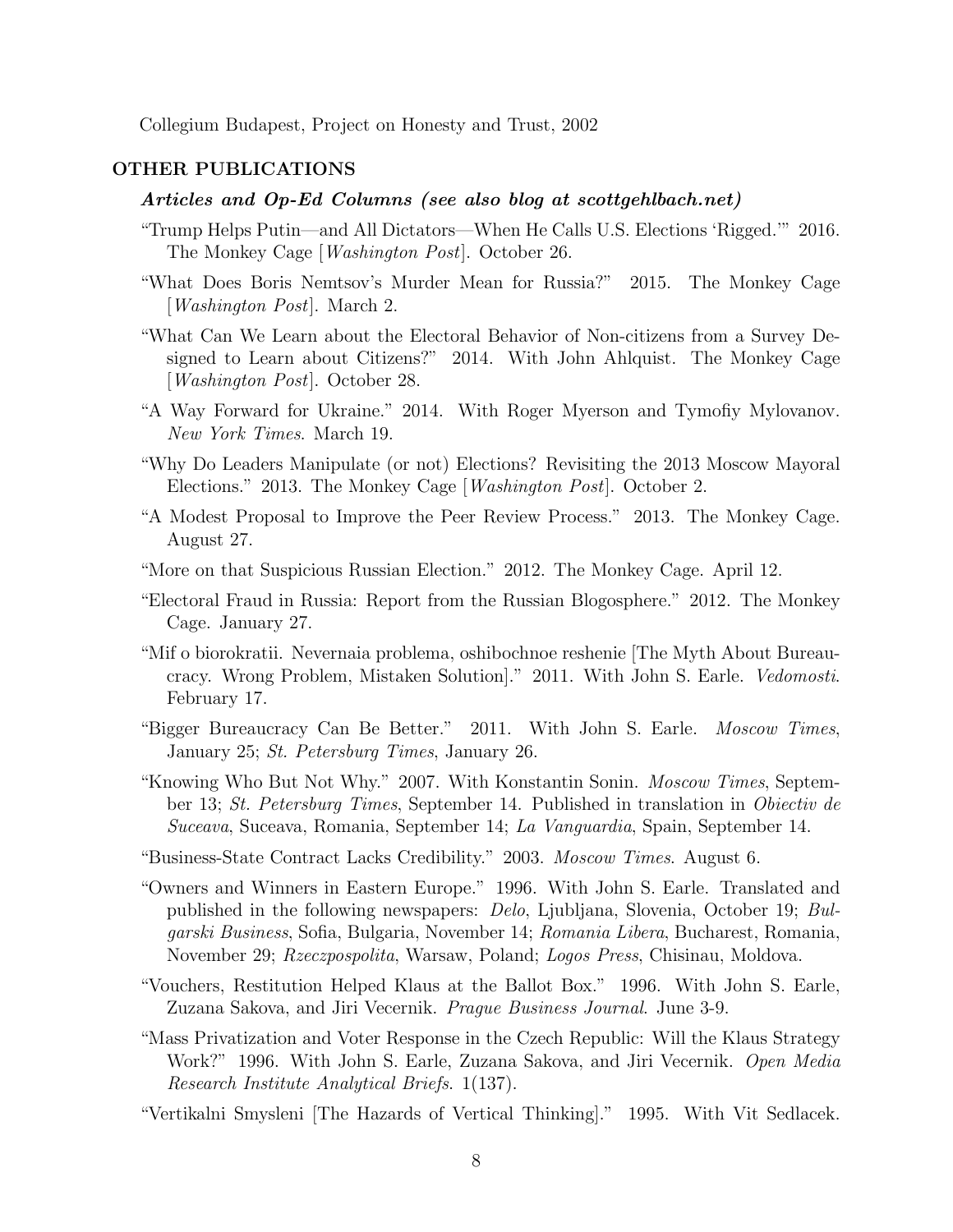*Profit*. 95(36).

- "Kontrola Zasob a Nakupu [Inventory and Purchasing Control]." 1995. With Lucie Cerychova. *Profit*. 95(32).
- "Proc Podvojne Ucetnicvi? [Why Accrual Accounting?]." 1995. With Lucie Cerychova. *Profit*. 95(28).
- "Rizeni Rustu Firmy [Managing Company Growth]." 1995. With Lucie Cerychova. *Profit*. 95(22).

### *Other*

*Prirucka Podnikatelskeho Planu* [The Business Planning Workbook]. 1995. With Debra Mosel. Prague: Czech-American Enterprise Fund.

## COURSES TAUGHT

### University of Wisconsin

Political Science 274: Political Choice and Strategy

Political Science 612: Transitions to the Market

Political Science 800: Political Science as a Discipline and Profession

Political Science/Agricultural and Applied Economics 835: Game Theory and Political Analysis

Political Science 836: Formal Models in Political Science

Political Science 948: Nondemocratic Politics

Political Science 949: Postcommunist Politics

## Harvard University

Government 2006: Formal Models of Domestic Politics

### PROFESSIONAL SERVICE

Associate Editor, *Quarterly Journal of Political Science*, 2015–present Editorial Board, *American Journal of Political Science*, 2019–present Editorial Board, *Journal of Theoretical Politics*, 2018–present Editorial Board, *Post-Soviet A*ff*airs*, 2016–present Editorial Board, *Politeia*, 2014–present Editorial Board, *Comparative Economic Studies*, 2013–present Founder and co-organizer, Summer Workshop in the Economic History and Historical Political Economy of Russia, 2019–present Program Executive Committee, Society for Institutional and Organizational Economics, 2019 Nominating Committee, American Political Science Association, 2017–2019 Board of Directors, Society for Institutional and Organizational Economics, 2017–2020 Editorial Board, *Journal of Politics*, 2017–2018 Selection Committee, Douglass C. North Research Award, 2018 Program Committee, Annual Meeting of the Society for Institutional and Organizational Economics, 2016